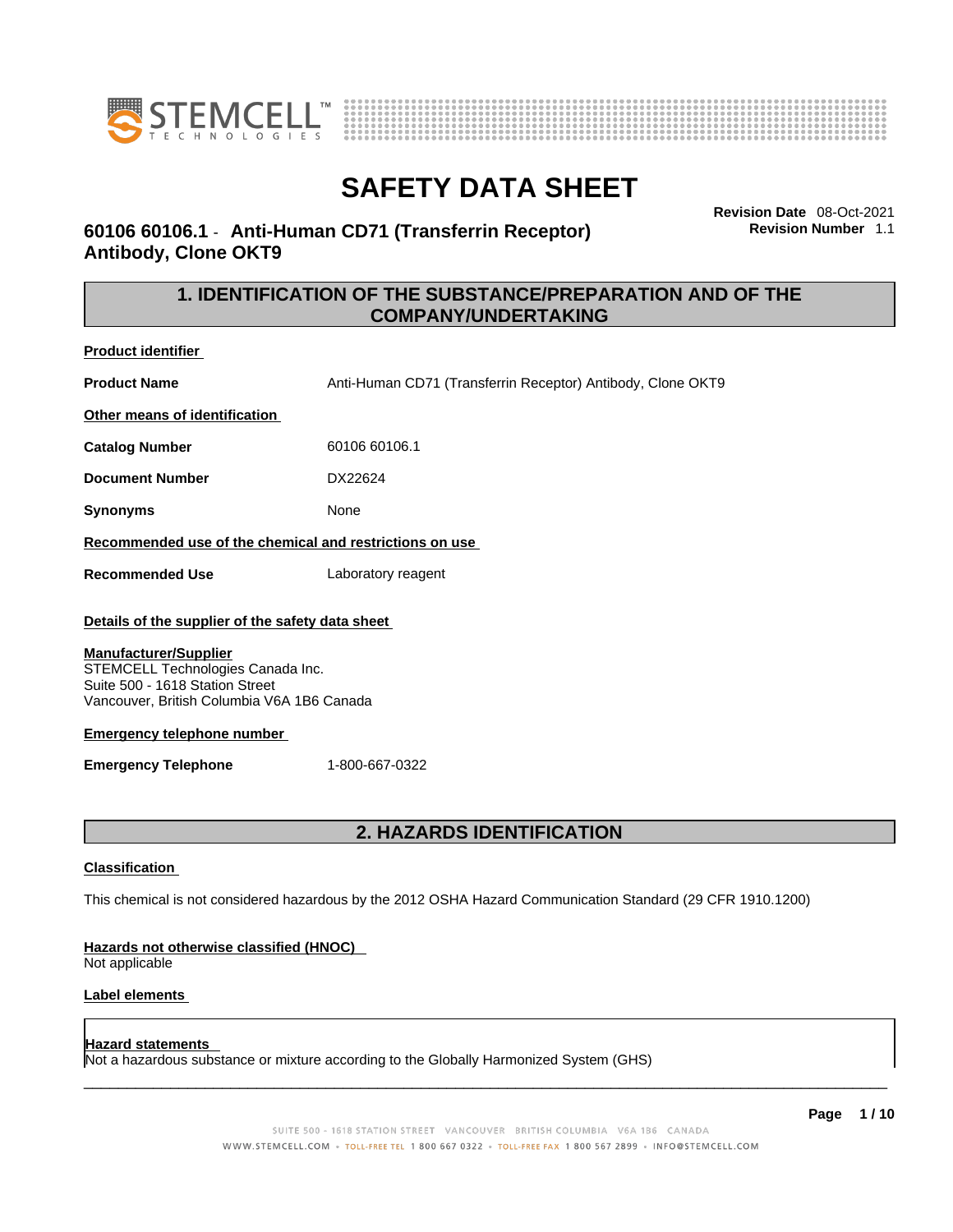



# \_\_\_\_\_\_\_\_\_\_\_\_\_\_\_\_\_\_\_\_\_\_\_\_\_\_\_\_\_\_\_\_\_\_\_\_\_\_\_\_\_\_\_\_\_\_\_\_\_\_\_\_\_\_\_\_\_\_\_\_\_\_\_\_\_\_\_\_\_\_\_\_\_\_\_\_\_\_\_\_\_\_\_\_\_\_\_\_\_\_\_\_\_ **Revision Date** 08-Oct-2021 **60106 60106.1** - **Anti-Human CD71 (Transferrin Receptor) Antibody, Clone OKT9**

The product contains no substances which at their given concentration, are considered to be hazardous to health.

**Appearance** Clear **Physical state** Liquid **Odor** No data available

**Revision Number** 1.1

**Other Information** 

Not applicable

**Unknown acute toxicity** 0 % of the mixture consists of ingredient(s) of unknown toxicity

0 % of the mixture consists of ingredient(s) of unknown acute oral toxicity

0 % of the mixture consists of ingredient(s) of unknown acute dermal toxicity

0 % of the mixture consists of ingredient(s) of unknown acute inhalation toxicity (gas)

0 % of the mixture consists of ingredient(s) of unknown acute inhalation toxicity (vapor)

0 % of the mixture consists of ingredient(s) of unknown acute inhalation toxicity (dust/mist)

# **3. COMPOSITION/INFORMATION ON INGREDIENTS**

#### **Substance**

Not applicable.

## **Mixture**

Not a hazardous substance or mixture according to the Globally Harmonized System (GHS)

\*The exact percentage (concentration) ofcomposition has been withheld as a trade secret.

# **4. FIRST AID MEASURES**

## **Description of first aid measures**

| <b>Inhalation</b>   | Remove to fresh air.                                                                                                    |
|---------------------|-------------------------------------------------------------------------------------------------------------------------|
| Eye contact         | Rinse thoroughly with plenty of water for at least 15 minutes, lifting lower and upper eyelids.<br>Consult a physician. |
| <b>Skin contact</b> | Wash skin with soap and water.                                                                                          |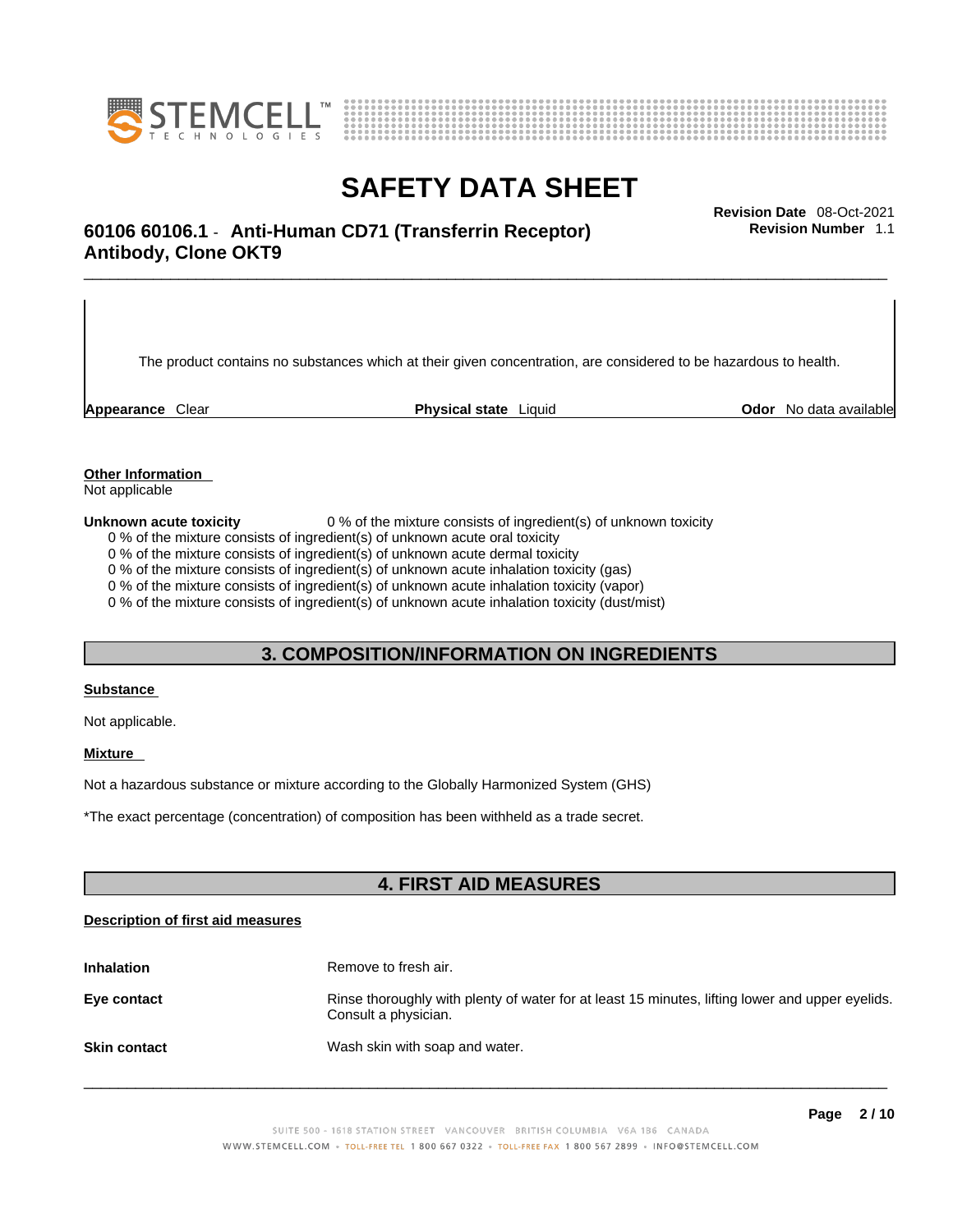



# \_\_\_\_\_\_\_\_\_\_\_\_\_\_\_\_\_\_\_\_\_\_\_\_\_\_\_\_\_\_\_\_\_\_\_\_\_\_\_\_\_\_\_\_\_\_\_\_\_\_\_\_\_\_\_\_\_\_\_\_\_\_\_\_\_\_\_\_\_\_\_\_\_\_\_\_\_\_\_\_\_\_\_\_\_\_\_\_\_\_\_\_\_ **Revision Date** 08-Oct-2021 **60106 60106.1** - **Anti-Human CD71 (Transferrin Receptor) Antibody, Clone OKT9**

**Ingestion** Clean mouth with water and drink afterwards plenty of water. **Most important symptoms and effects, both acute and delayed Symptoms** No information available. **Indication of any immediate medical attention and special treatment needed Note to physicians** Treat symptomatically. **5. FIRE-FIGHTING MEASURES Suitable Extinguishing Media** Use extinguishing measures that are appropriate to local circumstances and the surrounding environment. **Unsuitable extinguishing media** CAUTION: Use of water spray when fighting fire may be inefficient. **Specific hazards arising from the chemical** No information available. **Explosion data Sensitivity to Mechanical Impact** None. **Sensitivity to Static Discharge** None. **Special protective equipment for fire-fighters** Firefighters should wear self-contained breathing apparatus and full firefighting turnout gear. Use personal protection equipment. **6. ACCIDENTAL RELEASE MEASURES** 

**Personal precautions, protective equipment and emergency procedures Personal precautions** Ensure adequate ventilation. **Environmental precautions Environmental precautions** See Section 12 for additional Ecological Information. **Methods and material for containment and cleaning up Methods for containment** Prevent further leakage or spillage if safe to do so.

 $\_$  ,  $\_$  ,  $\_$  ,  $\_$  ,  $\_$  ,  $\_$  ,  $\_$  ,  $\_$  ,  $\_$  ,  $\_$  ,  $\_$  ,  $\_$  ,  $\_$  ,  $\_$  ,  $\_$  ,  $\_$  ,  $\_$  ,  $\_$  ,  $\_$  ,  $\_$  ,  $\_$  ,  $\_$  ,  $\_$  ,  $\_$  ,  $\_$  ,  $\_$  ,  $\_$  ,  $\_$  ,  $\_$  ,  $\_$  ,  $\_$  ,  $\_$  ,  $\_$  ,  $\_$  ,  $\_$  ,  $\_$  ,  $\_$  ,

**Revision Number** 1.1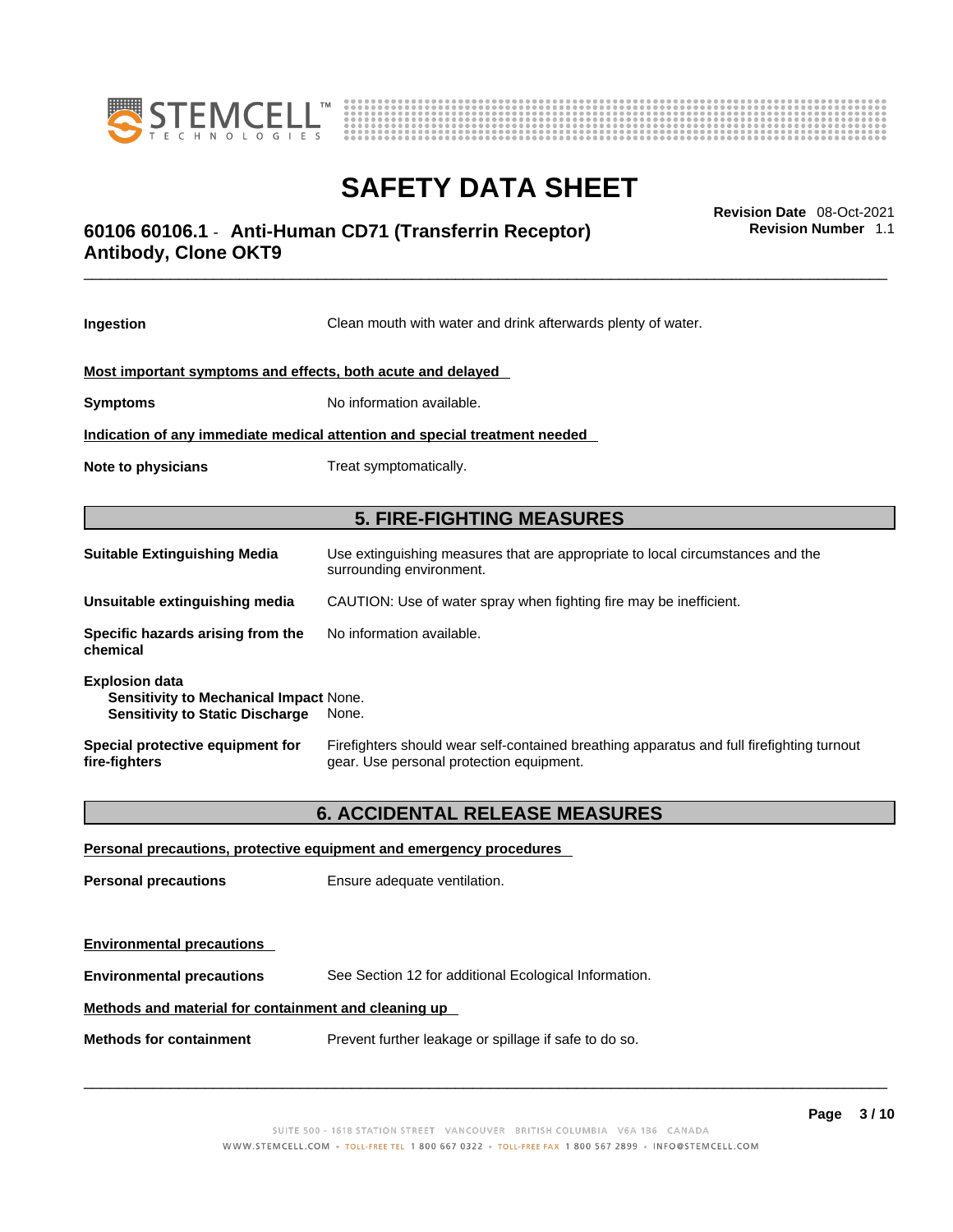



**Revision Number** 1.1

# \_\_\_\_\_\_\_\_\_\_\_\_\_\_\_\_\_\_\_\_\_\_\_\_\_\_\_\_\_\_\_\_\_\_\_\_\_\_\_\_\_\_\_\_\_\_\_\_\_\_\_\_\_\_\_\_\_\_\_\_\_\_\_\_\_\_\_\_\_\_\_\_\_\_\_\_\_\_\_\_\_\_\_\_\_\_\_\_\_\_\_\_\_ **Revision Date** 08-Oct-2021 **60106 60106.1** - **Anti-Human CD71 (Transferrin Receptor) Antibody, Clone OKT9**

| Methods for cleaning up                | Pick up and transfer to properly labeled containers.                                 |
|----------------------------------------|--------------------------------------------------------------------------------------|
| <b>Prevention of secondary hazards</b> | Clean contaminated objects and areas thoroughly observing environmental regulations. |

# **7. HANDLING AND STORAGE**

# **Precautions for safe handling Advice on safe handling** Handle in accordance with good industrial hygiene and safety practice. **Conditions for safe storage, including any incompatibilities Storage Conditions** Store in accordance with information listed on the Product Information Sheet (PIS).

## **8. EXPOSURE CONTROLS/PERSONAL PROTECTION**

## **Control parameters**

**Exposure Limits** This product, as supplied, does not contain any hazardous materials with occupational exposure limits established by the region specific regulatory bodies.

## **Appropriate engineering controls**

| <b>Engineering controls</b> | Showers              |
|-----------------------------|----------------------|
|                             | Eyewash stations     |
|                             | Ventilation systems. |

**Individual protection measures, such as personal protective equipment Eye/face protection** No special protective equipment required. **Skin and body protection** No special protective equipment required. **Respiratory protection** No protective equipment is needed under normal use conditions. If exposure limits are exceeded or irritation is experienced, ventilation and evacuation may be required. **General hygiene considerations** Handle in accordance with good industrial hygiene and safety practice.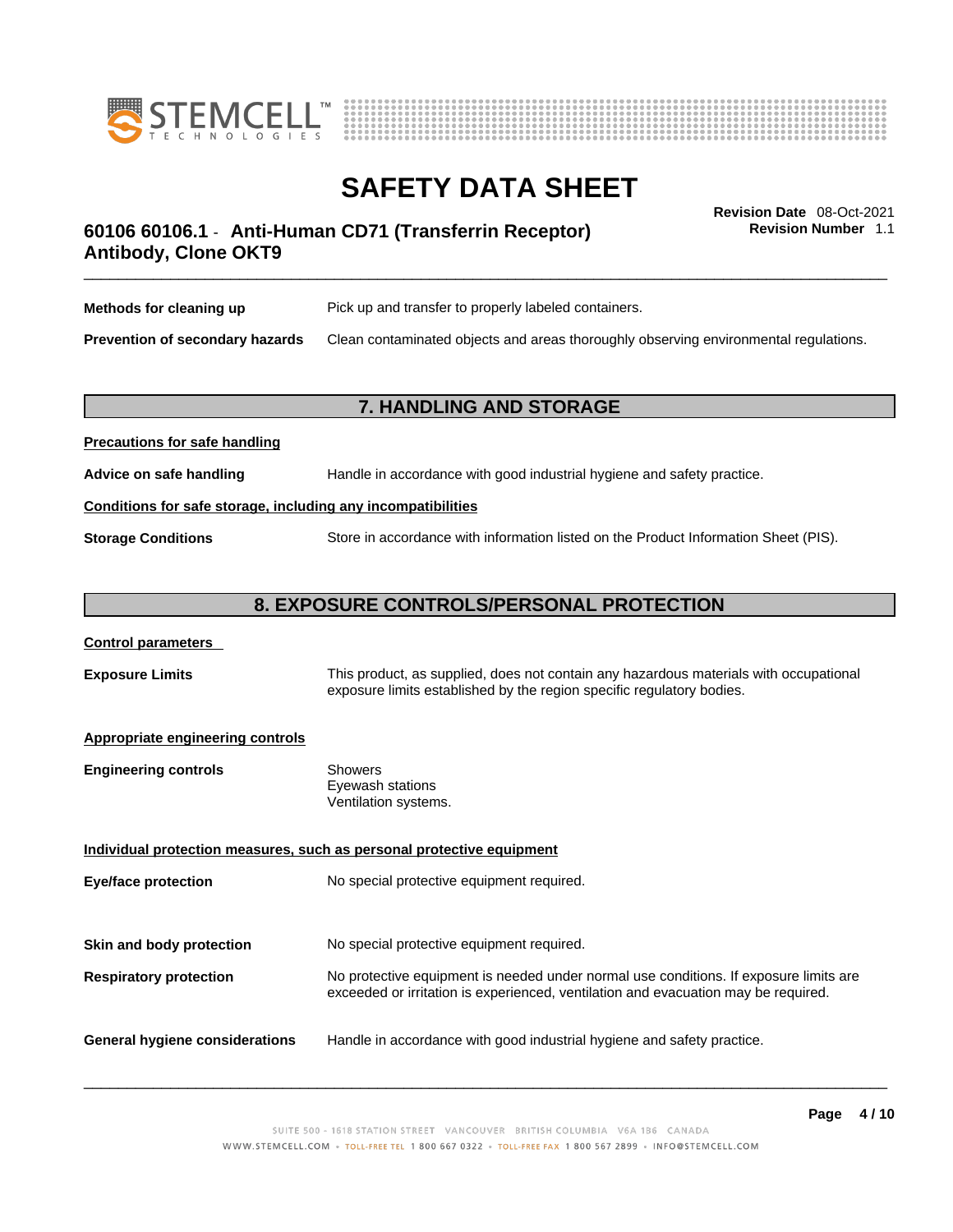



\_\_\_\_\_\_\_\_\_\_\_\_\_\_\_\_\_\_\_\_\_\_\_\_\_\_\_\_\_\_\_\_\_\_\_\_\_\_\_\_\_\_\_\_\_\_\_\_\_\_\_\_\_\_\_\_\_\_\_\_\_\_\_\_\_\_\_\_\_\_\_\_\_\_\_\_\_\_\_\_\_\_\_\_\_\_\_\_\_\_\_\_\_ **Revision Date** 08-Oct-2021 **60106 60106.1** - **Anti-Human CD71 (Transferrin Receptor) Antibody, Clone OKT9** 

| 9. PHYSICAL AND CHEMICAL PROPERTIES                   |                          |                  |  |
|-------------------------------------------------------|--------------------------|------------------|--|
| Information on basic physical and chemical properties |                          |                  |  |
| <b>Physical state</b>                                 | Liquid                   |                  |  |
| Appearance                                            | Clear                    |                  |  |
| Color                                                 | No information available |                  |  |
| Odor                                                  | No data available        |                  |  |
| <b>Odor threshold</b>                                 | No data available        |                  |  |
| <b>Property</b>                                       | Values                   | Remarks • Method |  |
| pН                                                    | No data available        | None known       |  |
| Melting point / freezing point                        | No data available        | None known       |  |
| Boiling point / boiling range                         | No data available        | None known       |  |
| <b>Flash point</b>                                    | No data available        | None known       |  |
| <b>Evaporation rate</b>                               | No data available        | None known       |  |
| Flammability (solid, gas)                             | No data available        | None known       |  |
| <b>Flammability Limit in Air</b>                      |                          | None known       |  |
| <b>Upper flammability limit:</b>                      | No data available        |                  |  |
| Lower flammability limit:                             | No data available        |                  |  |
| Vapor pressure                                        | No data available        | None known       |  |
| <b>Vapor density</b>                                  | No data available        | None known       |  |
| <b>Relative density</b>                               | No data available        | None known       |  |
| <b>Water solubility</b>                               | No data available        | None known       |  |
| Solubility in other solvents                          | No data available        | None known       |  |
| <b>Partition coefficient</b>                          | No data available        | None known       |  |
| <b>Autoignition temperature</b>                       | No data available        | None known       |  |
| <b>Decomposition temperature</b>                      | No data available        | None known       |  |
| <b>Kinematic viscosity</b>                            | No data available        | None known       |  |
| <b>Dynamic viscosity</b>                              | No data available        | None known       |  |
| <b>Explosive properties</b>                           | No data available        |                  |  |
| <b>Oxidizing properties</b>                           | No information available |                  |  |
| <b>Other Information</b>                              |                          |                  |  |
| <b>Softening point</b>                                | No information available |                  |  |
| <b>Molecular weight</b>                               | No information available |                  |  |
| <b>Molecular formula</b>                              | No information available |                  |  |
| <b>VOC Content (%)</b>                                | No information available |                  |  |
| <b>Liquid Density</b>                                 | No information available |                  |  |
| <b>Bulk density</b>                                   | No information available |                  |  |
| <b>10. STABILITY AND REACTIVITY</b>                   |                          |                  |  |

**Reactivity No information available.** 

**Chemical stability** Stable under normal conditions.

 $\_$  ,  $\_$  ,  $\_$  ,  $\_$  ,  $\_$  ,  $\_$  ,  $\_$  ,  $\_$  ,  $\_$  ,  $\_$  ,  $\_$  ,  $\_$  ,  $\_$  ,  $\_$  ,  $\_$  ,  $\_$  ,  $\_$  ,  $\_$  ,  $\_$  ,  $\_$  ,  $\_$  ,  $\_$  ,  $\_$  ,  $\_$  ,  $\_$  ,  $\_$  ,  $\_$  ,  $\_$  ,  $\_$  ,  $\_$  ,  $\_$  ,  $\_$  ,  $\_$  ,  $\_$  ,  $\_$  ,  $\_$  ,  $\_$  ,

**Revision Number** 1.1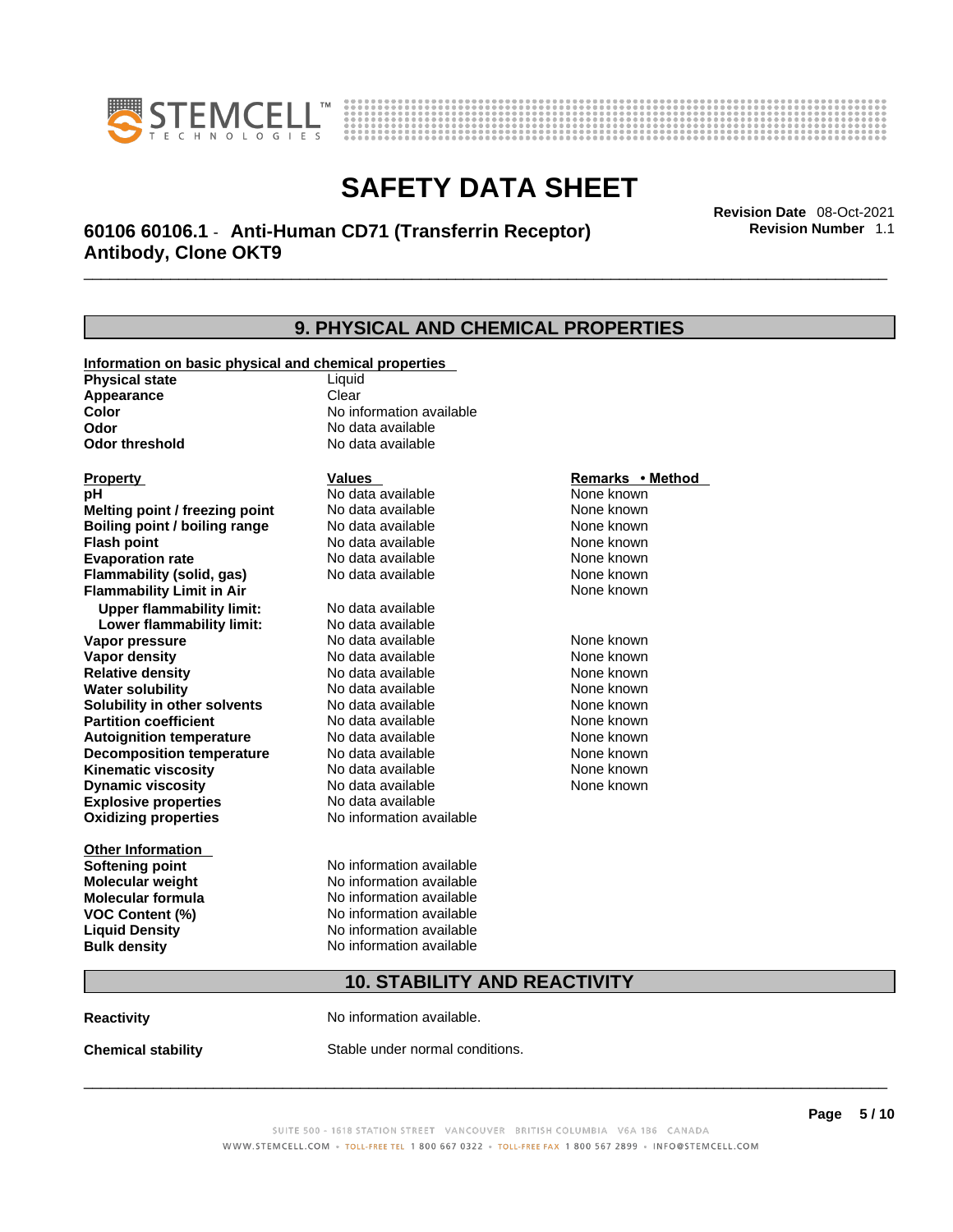



# \_\_\_\_\_\_\_\_\_\_\_\_\_\_\_\_\_\_\_\_\_\_\_\_\_\_\_\_\_\_\_\_\_\_\_\_\_\_\_\_\_\_\_\_\_\_\_\_\_\_\_\_\_\_\_\_\_\_\_\_\_\_\_\_\_\_\_\_\_\_\_\_\_\_\_\_\_\_\_\_\_\_\_\_\_\_\_\_\_\_\_\_\_ **Revision Date** 08-Oct-2021 **60106 60106.1** - **Anti-Human CD71 (Transferrin Receptor) Antibody, Clone OKT9**

**Revision Number** 1.1

| <b>Possibility of hazardous reactions</b> None under normal processing. |                                           |
|-------------------------------------------------------------------------|-------------------------------------------|
| <b>Conditions to avoid</b>                                              | None known based on information supplied. |
| Incompatible materials                                                  | None known based on information supplied. |

**Hazardous decomposition products** None known based on information supplied.

# **11. TOXICOLOGICAL INFORMATION**

## **Information on likely routes of exposure**

### **Product Information**

| <b>Inhalation</b>                                                            | Specific test data for the substance or mixture is not available. |  |
|------------------------------------------------------------------------------|-------------------------------------------------------------------|--|
| Eye contact                                                                  | Specific test data for the substance or mixture is not available. |  |
| <b>Skin contact</b>                                                          | Specific test data for the substance or mixture is not available. |  |
| Ingestion                                                                    | Specific test data for the substance or mixture is not available. |  |
| Symptoms related to the physical, chemical and toxicological characteristics |                                                                   |  |

**Symptoms** No information available.

#### **Numerical measures of toxicity**

#### **Acute toxicity**

#### **The following values are calculated based on chapter 3.1 of the GHS document**

**Unknown acute toxicity** 0 % of the mixture consists of ingredient(s) of unknown toxicity

0 % of the mixture consists of ingredient(s) of unknown acute oral toxicity

0 % of the mixture consists of ingredient(s) of unknown acute dermal toxicity

0 % of the mixture consists of ingredient(s) of unknown acute inhalation toxicity (gas)

0 % of the mixture consists of ingredient(s) of unknown acute inhalation toxicity (vapor)

0 % of the mixture consists of ingredient(s) of unknown acute inhalation toxicity (dust/mist) Product Information

#### **Delayed and immediate effects as well as chronic effects from short and long-term exposure**

**Skin corrosion/irritation** No information available.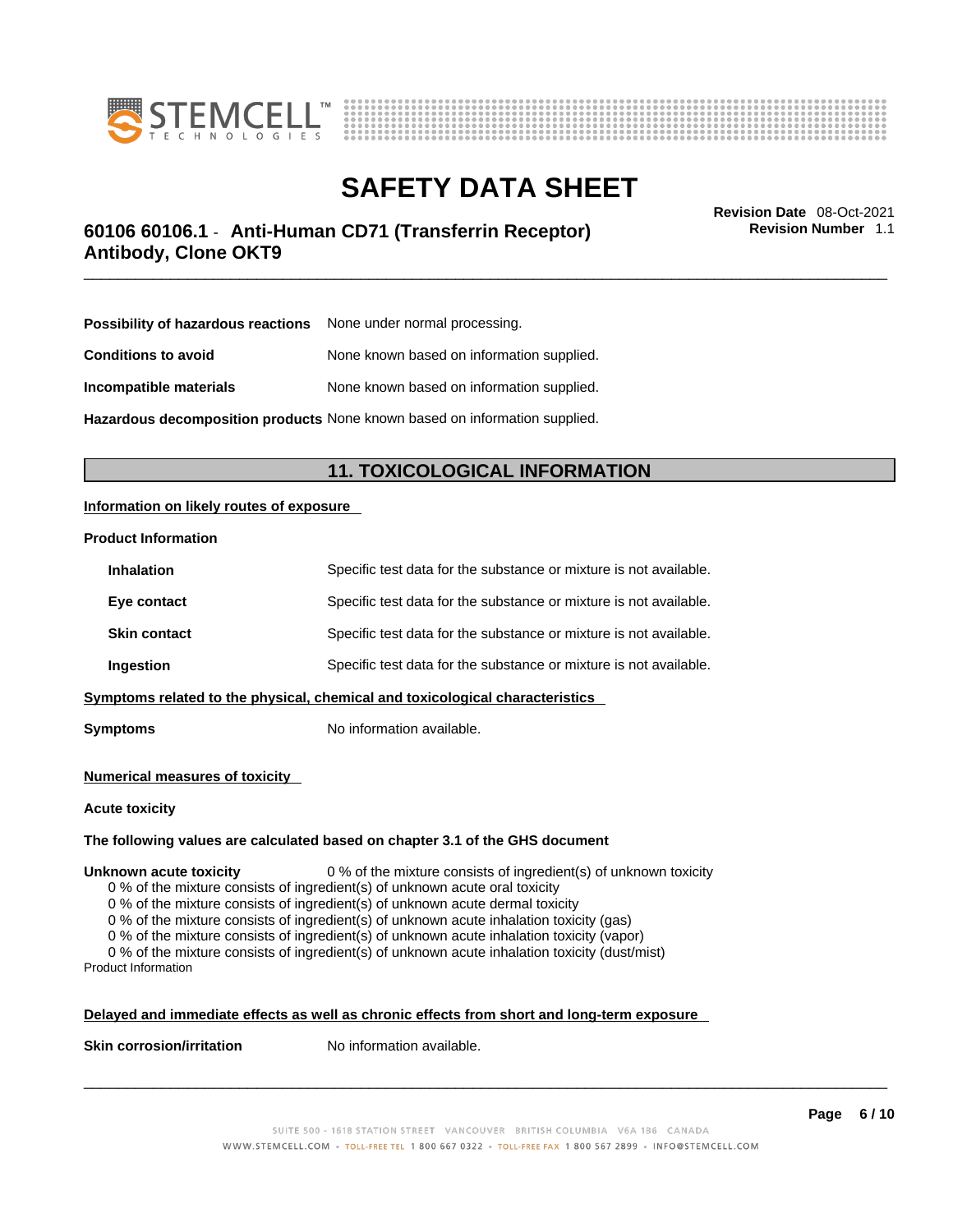



# \_\_\_\_\_\_\_\_\_\_\_\_\_\_\_\_\_\_\_\_\_\_\_\_\_\_\_\_\_\_\_\_\_\_\_\_\_\_\_\_\_\_\_\_\_\_\_\_\_\_\_\_\_\_\_\_\_\_\_\_\_\_\_\_\_\_\_\_\_\_\_\_\_\_\_\_\_\_\_\_\_\_\_\_\_\_\_\_\_\_\_\_\_ **Revision Date** 08-Oct-2021 **60106 60106.1** - **Anti-Human CD71 (Transferrin Receptor) Antibody, Clone OKT9**

**Revision Number** 1.1

| <b>Product Information</b>                                      |                                                         |  |  |
|-----------------------------------------------------------------|---------------------------------------------------------|--|--|
| Serious eye damage/eye irritation                               | No information available.                               |  |  |
| <b>Product Information</b>                                      |                                                         |  |  |
|                                                                 |                                                         |  |  |
| Respiratory or skin sensitization<br><b>Product Information</b> | No information available.                               |  |  |
|                                                                 |                                                         |  |  |
| Germ cell mutagenicity                                          | No information available.                               |  |  |
| <b>Product Information</b>                                      |                                                         |  |  |
| Carcinogenicity                                                 | No information available.                               |  |  |
| <b>Reproductive toxicity</b>                                    | No information available.                               |  |  |
|                                                                 | <b>Product Information</b>                              |  |  |
|                                                                 |                                                         |  |  |
| <b>STOT - single exposure</b>                                   | No information available.<br><b>Product Information</b> |  |  |
|                                                                 |                                                         |  |  |
| <b>STOT - repeated exposure</b>                                 | No information available.                               |  |  |
| <b>Product Information</b>                                      |                                                         |  |  |
| <b>Aspiration hazard</b>                                        | No information available.                               |  |  |
|                                                                 |                                                         |  |  |
|                                                                 | <b>12. ECOLOGICAL INFORMATION</b>                       |  |  |
|                                                                 |                                                         |  |  |
| <b>Ecotoxicity</b>                                              |                                                         |  |  |
|                                                                 | <b>Product Information</b>                              |  |  |
| <b>Persistence and degradability</b>                            | No information available.                               |  |  |
| <b>Bioaccumulation</b>                                          | There is no data for this product.                      |  |  |
|                                                                 |                                                         |  |  |
| Other adverse effects                                           | No information available.                               |  |  |
|                                                                 |                                                         |  |  |

# **13. DISPOSAL CONSIDERATIONS**

## **Waste treatment methods**

**Waste from residues/unused products** 

Dispose of in accordance with local regulations. Dispose of waste in accordance with environmental legislation.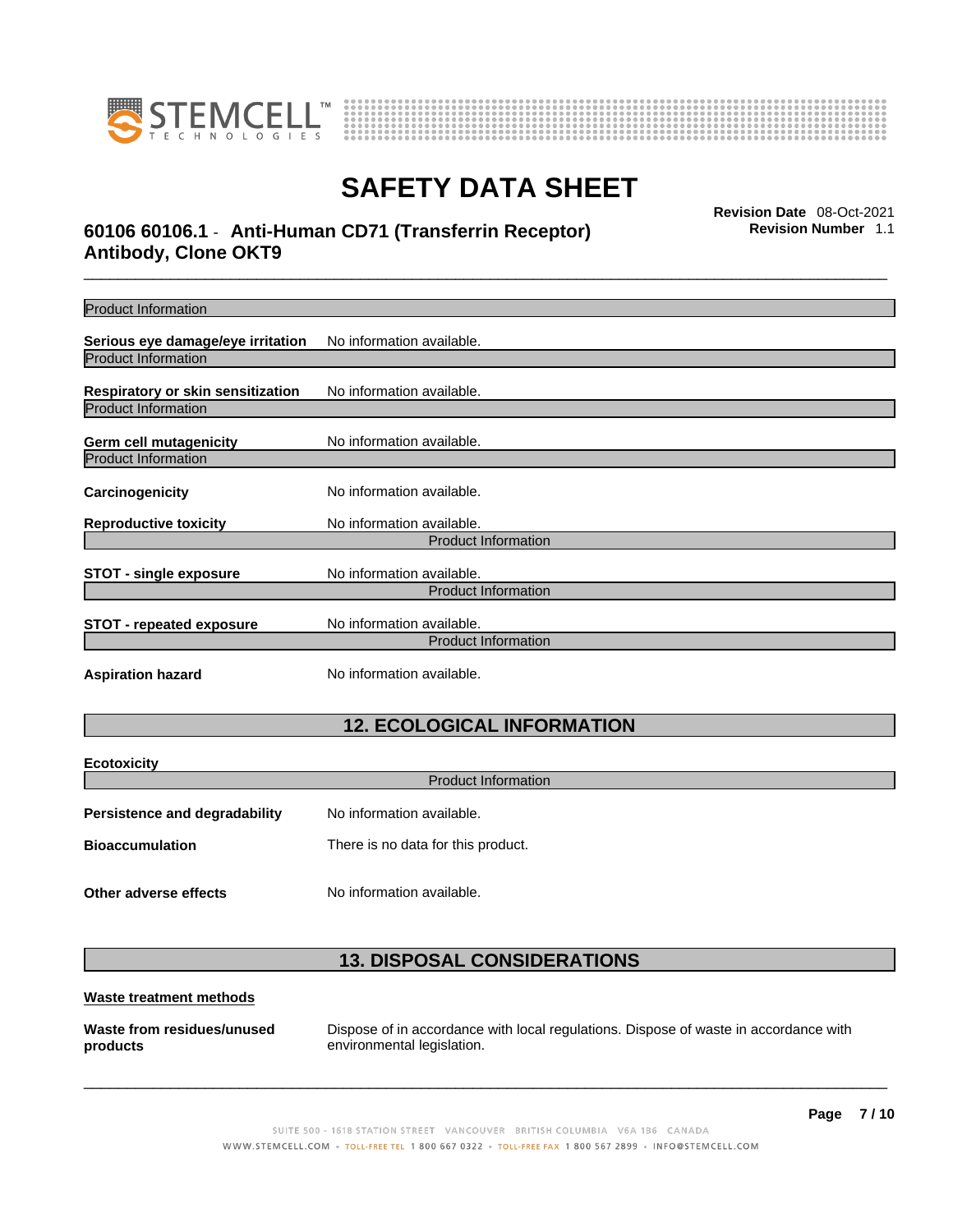



**Revision Number** 1.1

# \_\_\_\_\_\_\_\_\_\_\_\_\_\_\_\_\_\_\_\_\_\_\_\_\_\_\_\_\_\_\_\_\_\_\_\_\_\_\_\_\_\_\_\_\_\_\_\_\_\_\_\_\_\_\_\_\_\_\_\_\_\_\_\_\_\_\_\_\_\_\_\_\_\_\_\_\_\_\_\_\_\_\_\_\_\_\_\_\_\_\_\_\_ **Revision Date** 08-Oct-2021 **60106 60106.1** - **Anti-Human CD71 (Transferrin Receptor) Antibody, Clone OKT9**

| Contaminated packaging     | Do not reuse empty containers. |
|----------------------------|--------------------------------|
| <b>US EPA Waste Number</b> | P <sub>105</sub>               |

# **14. TRANSPORT INFORMATION**

| <b>DOT</b>  | Not regulated |
|-------------|---------------|
| <b>TDG</b>  | Not regulated |
| <b>MEX</b>  | Not regulated |
| ICAO (air)  | Not regulated |
| <b>IATA</b> | Not regulated |
| <b>IMDG</b> | Not regulated |
| <b>RID</b>  | Not regulated |
| <b>ADR</b>  | Not regulated |
| <b>ADN</b>  | Not regulated |

# **15. REGULATORY INFORMATION**

| <b>International Inventories</b> |                 |  |
|----------------------------------|-----------------|--|
| <b>TSCA</b>                      | Complies        |  |
| <b>DSL/NDSL</b>                  | Complies        |  |
| <b>EINECS/ELINCS</b>             | Complies        |  |
| <b>ENCS</b>                      | Does not comply |  |
| <b>IECSC</b>                     | Complies        |  |
| <b>KECL</b>                      | Complies        |  |
| <b>PICCS</b>                     | Complies        |  |
| <b>AICS</b>                      | Complies        |  |

 **Legend:** 

 **TSCA** - United States Toxic Substances Control Act Section 8(b) Inventory  **DSL/NDSL** - Canadian Domestic Substances List/Non-Domestic Substances List  **EINECS/ELINCS** - European Inventory of Existing Chemical Substances/European List of Notified Chemical Substances  **ENCS** - Japan Existing and New Chemical Substances  **IECSC** - China Inventory of Existing Chemical Substances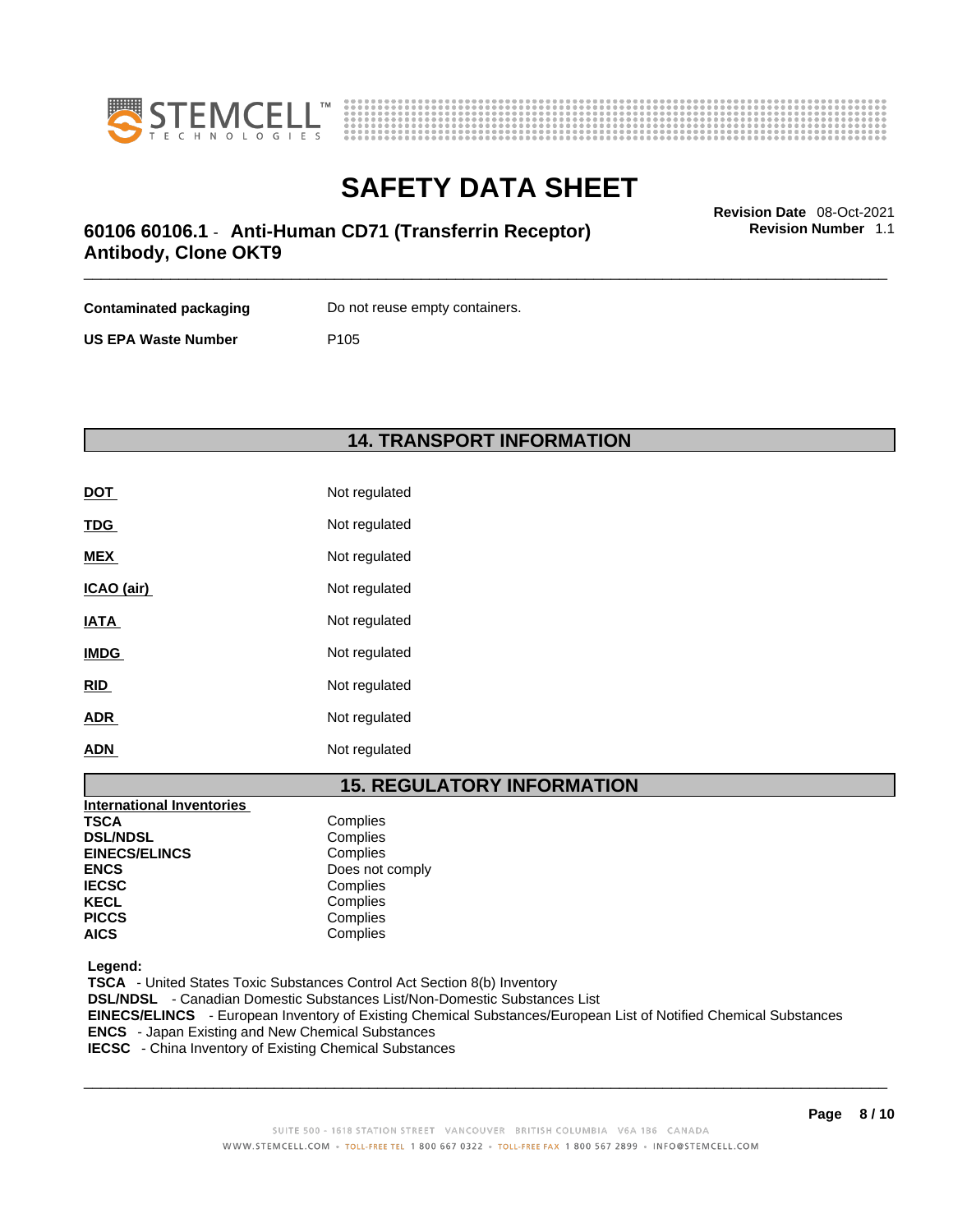



# \_\_\_\_\_\_\_\_\_\_\_\_\_\_\_\_\_\_\_\_\_\_\_\_\_\_\_\_\_\_\_\_\_\_\_\_\_\_\_\_\_\_\_\_\_\_\_\_\_\_\_\_\_\_\_\_\_\_\_\_\_\_\_\_\_\_\_\_\_\_\_\_\_\_\_\_\_\_\_\_\_\_\_\_\_\_\_\_\_\_\_\_\_ **Revision Date** 08-Oct-2021 **60106 60106.1** - **Anti-Human CD71 (Transferrin Receptor) Antibody, Clone OKT9**

**Revision Number** 1.1

 **KECL** - Korean Existing and Evaluated Chemical Substances

 **PICCS** - Philippines Inventory of Chemicals and Chemical Substances

 **AICS** - Australian Inventory of Chemical Substances

### **US Federal Regulations**

### **SARA 313**

Section 313 of Title III of the Superfund Amendments and Reauthorization Act of 1986 (SARA). This product does not contain any chemicals which are subject to the reporting requirements of the Act and Title 40 of the Code of Federal Regulations, Part 372.

# **SARA 311/312 Hazard Categories**

| Acute health hazard               | Nο  |  |
|-----------------------------------|-----|--|
| Chronic Health Hazard             | N٥  |  |
| Fire hazard                       | No. |  |
| Sudden release of pressure hazard | No. |  |
| <b>Reactive Hazard</b>            | N٥  |  |

### **CWA** (Clean Water Act)

This product does not contain any substances regulated as pollutants pursuant to the Clean Water Act (40 CFR 122.21 and 40 CFR 122.42).

### **CERCLA**

This material, as supplied, does not contain any substances regulated as hazardous substances under the Comprehensive Environmental Response Compensation and Liability Act (CERCLA) (40 CFR 302) or the Superfund Amendments and Reauthorization Act (SARA) (40 CFR 355). There may be specific reporting requirements at the local, regional, or state level pertaining to releases of this material.

## **US State Regulations**

#### **California Proposition 65**

This product does not contain any Proposition 65 chemicals.

#### **U.S. State Right-to-Know Regulations**

#### **US State Regulations**

| Chemical name            | New Jersey | <b>Massachusetts</b> | Pennsylvania |
|--------------------------|------------|----------------------|--------------|
| Water                    |            |                      |              |
| 7732-18-5                |            |                      |              |
| Sodium Phosphate Dibasic |            |                      |              |
| 7558-79-4                |            |                      |              |
| Sodium Azide             |            |                      |              |
| 26628-22-8               |            |                      |              |